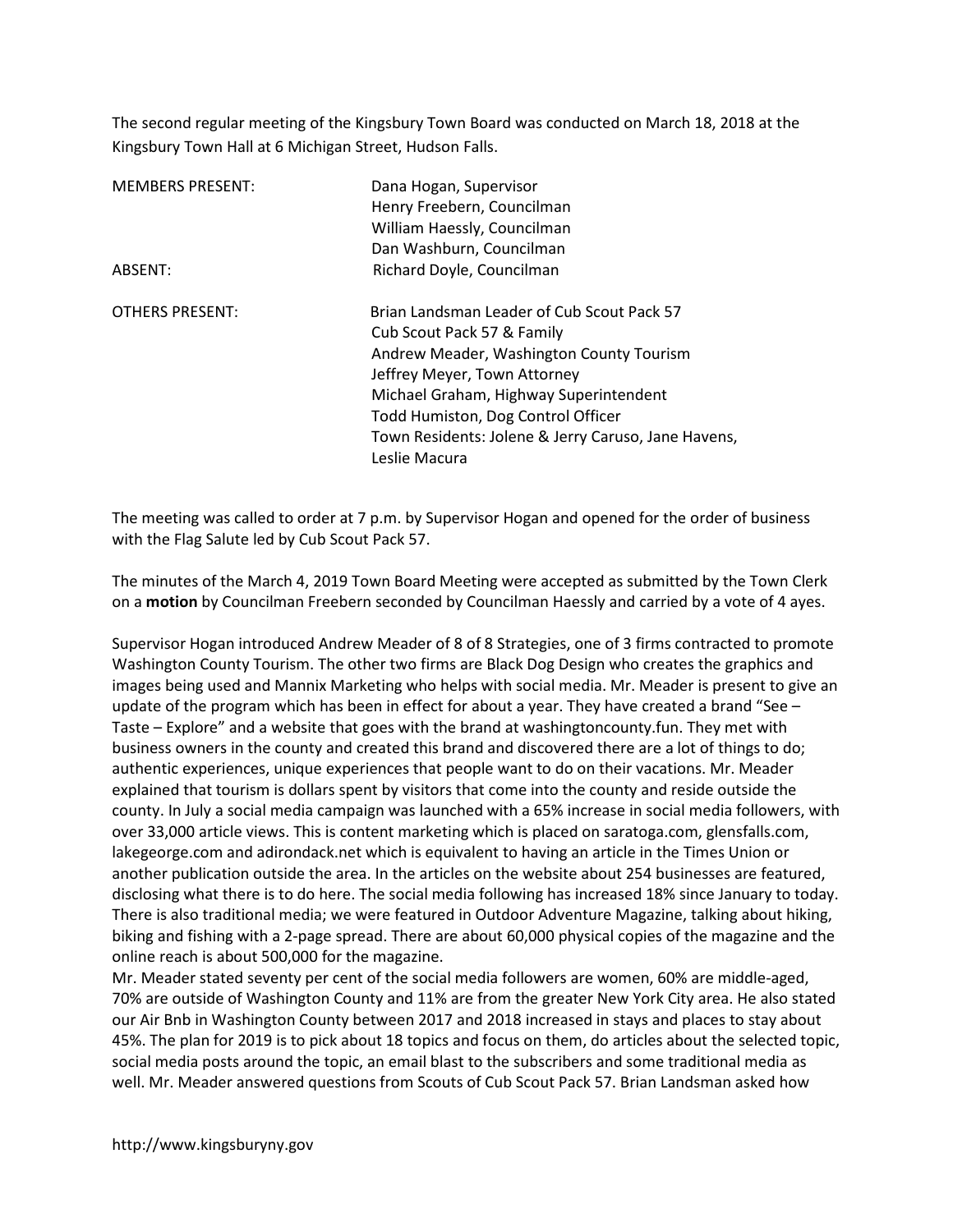long Washington County had contracted with Mr. Meader. Mr. Meader stated they were contracted for one year with the potential of extension which the Board of Supervisor has extended through 2020.

LEGAL UPDATE:

Attorney Meyer has drafted a Local Law to amend the industrial zoning district by extending the existing Industrial Zone along Route 196. The Board will review the proposed Local Law and discuss at a later time.

An electronic copy of the PILOT agreement between the Town of Kingsbury and Aviator Way Solar, LLC was sent to the Board. The Board has already approved the PILOT and no update to the resolution is necessary; Attorney Meyer wants to make sure the Board was okay with the agreement before it was finalized.

Attorney Meyer reported now that the Local Laws to amend Dog Control Laws had been adopted the Board could adopt a resolution for dog shelter services.

# TOWN BOARD OF THE TOWN OF KINGSBURY

# COUNTY OF WASHINGTON, STATE OF NEW YORK

Resolution No. 3 of 2019

Adopted March 18, 2019

Introduced by Councilman Freebern

who moved its adoption.

Seconded by Councilman Washburn

# RESOLUTION AUTHORIZING TOWN OF KINGSBURY TOWN SUPERVISOR TO ENTER IN TO 2019 AGREEMENT WITH COUNTRYSIDE VETERINARIAN PRACTICE, P.C. FOR TOWN DOG CONTROL SHELTER SERVICES PURSUANT TO NEW YORK STATE AGRICULTRUAL AND MARKETS LAW ARTCLE 7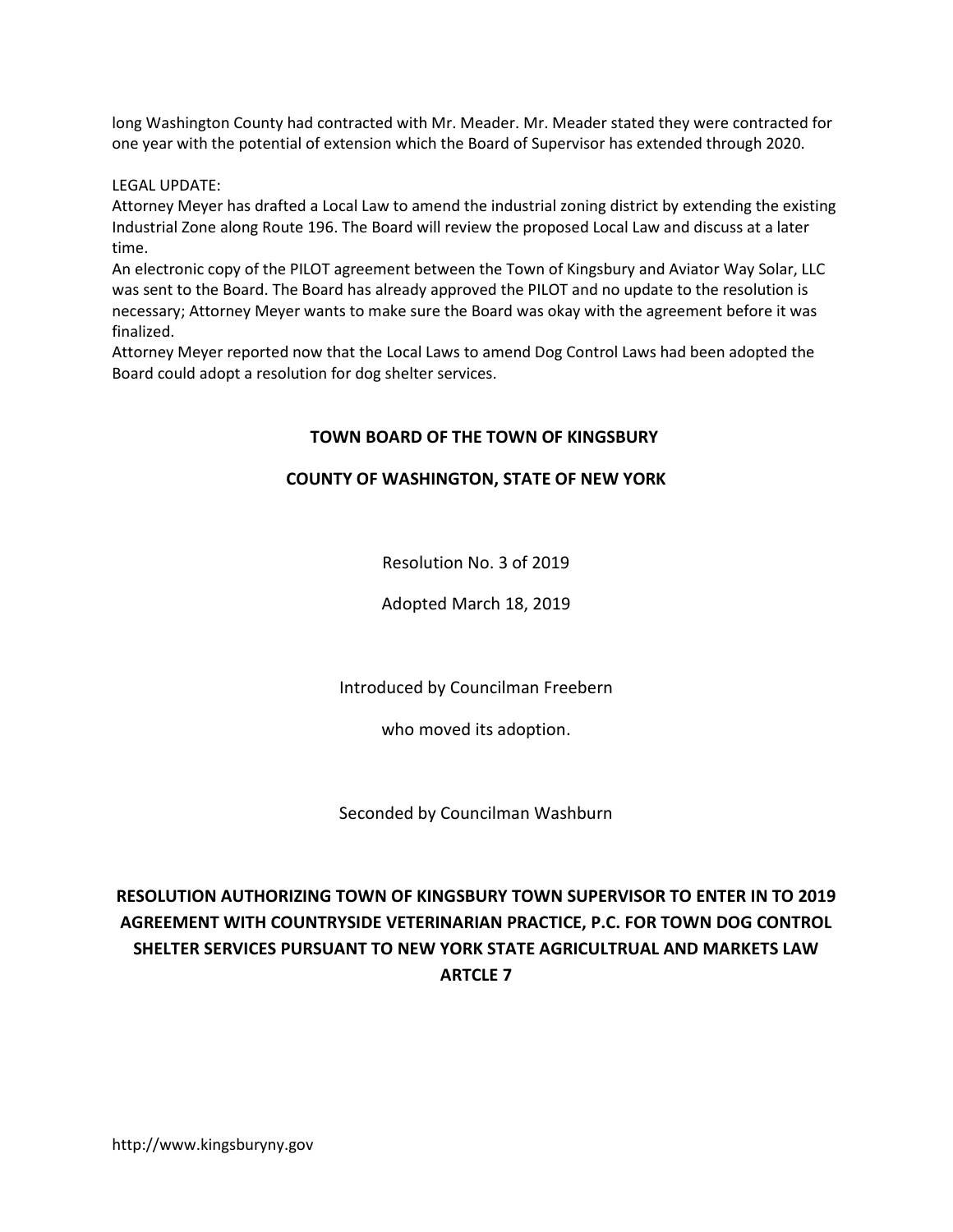WHEREAS, the Town of Kingsbury (hereinafter "Town") is required to have a shelter contract agreement in place pursuant to the New York State Agricultural and Markets Law Article 7; and

WHEREAS, the Town of Kingsbury has previously utilized the services of Countryside Veterinary Practice, P.C. (hereinafter "Countryside") for such shelter services for the Town's dog control; and

WHEREAS, the Town Attorney has prepared an Agreement between the Town of Kingsbury and Countryside; and

WHEREAS, the Town desires to enter in to such agreement with Countryside as outlined in the terms of the agreement to provide such services to the Town that is required by the New York State Department of Agricultural and Markets Division of Animal Industry.

NOW, THEREFORE BE IT RESOLVED THAT the Town hereby finds that the Agreement between the Town and Countryside that was prepared by the Town Attorney is acceptable; and be it further

RESOLVED, that the Town hereby authorizes and directs the Town Supervisor to sign and take all necessary steps to enter in to the agreement with Countryside, upon final attorney approval; and be it further

RESOLVED, that this resolution shall take effect immediately.

A motion by Councilman Freebern seconded by Councilman Haessly and carried by a vote of 5 ayes to enter into a contract with Countryside Veterinary Practice, P.C. (no changes in the fee schedule) as follows:

# **AGREEMENT BETWEEN THE**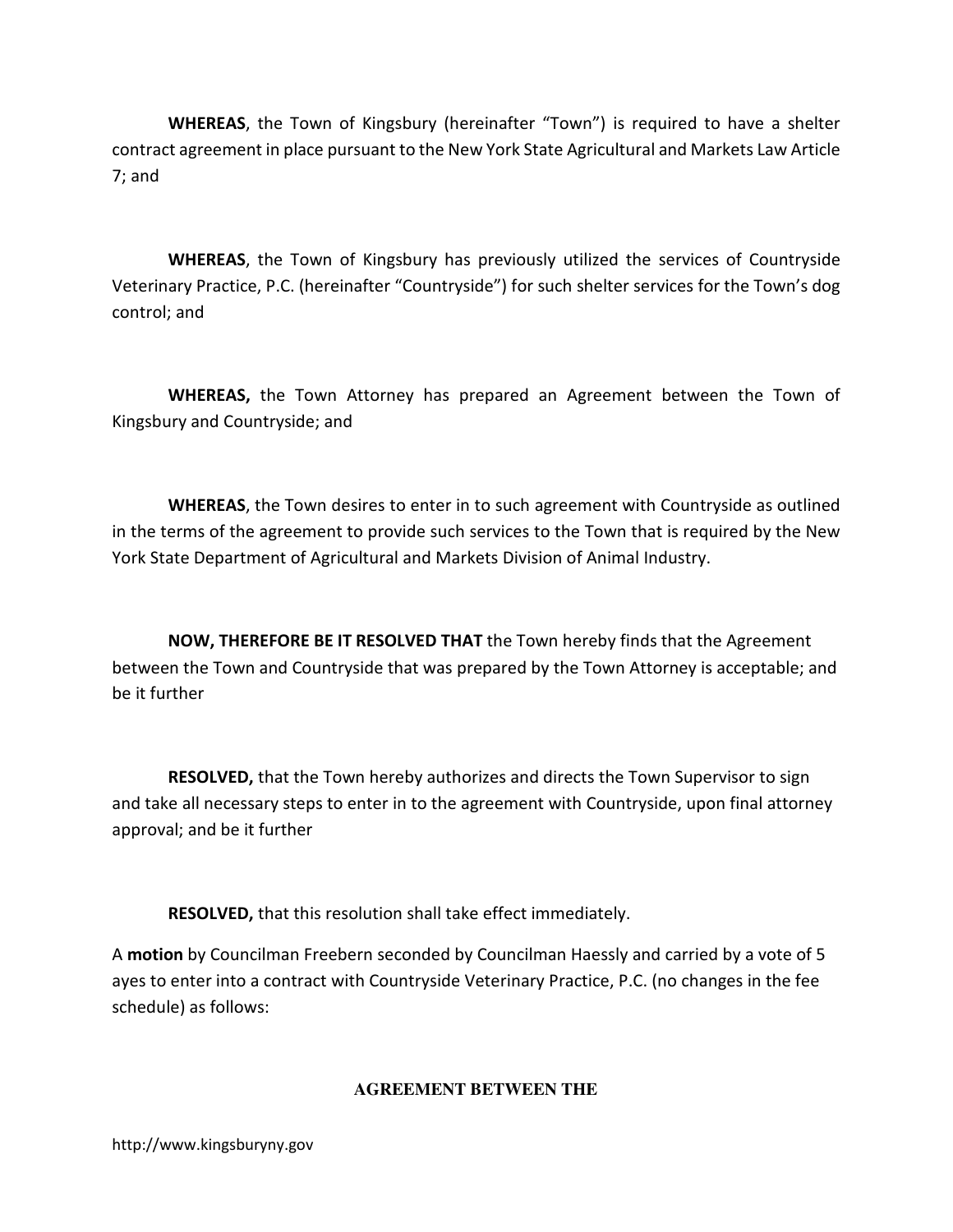#### **TOWN OF KINGSBURY**

## **AND**

### **COUNTRYSIDE VETERINARY PRACTICE, P.C.**

AGREEMENT, effective the 1<sup>st</sup> day of January, 2019, by and between the **TOWN OF KINGSBURY**, acting by and through its Supervisor, Dana Hogan, pursuant to a resolution of the Town Board, duly adopted on the 18th day of March 2019, hereinafter called the "TOWN" and **COUNTRYSIDE VETERINARY PRACTICE, P.C.** with an address of 270 Queensbury Avenue, Queensbury, New York 12804, acting through **James Keller, D.V.M.** hereinafter called the "VETERINARIAN".

#### W I T N E S S E T H

 WHEREAS, the TOWN, the pursuant to Article 7 of the Agriculture and Markets Law of the State of New York, desires to enter into a contract with the VETERINARIAN, whereby the VETERINARIAN will furnish services to the people of the Town of Kingsbury in the nature of impounding lost or stray dogs, and

 WHEREAS, the VETERINARIAN desires to enter into a contract with the Town of Kingsbury to furnish such services to the people of the TOWN.

NOW, THEREFORE, be it agreed as follows:

1. The VETERINARIAN agrees to furnish services for the impoundment of lost or stray dogs according to the following fee schedule:

| A. Daily Impoundment Fee:                 | \$18.00        |
|-------------------------------------------|----------------|
| <b>B. Flea Treatment</b>                  | \$5.00         |
| C. Emergency Examination                  | \$90.00        |
| D. Daily Hospitalization Rate (plus meds) | \$20.00-25.00  |
| E. Euthanasia and Transport               | \$75.00        |
| F. Cremation (depending on weight)        | \$50.00-130.00 |
| G. Spray/Neuter                           | \$40.00        |
| H. Rabies Vaccination                     | \$40.00        |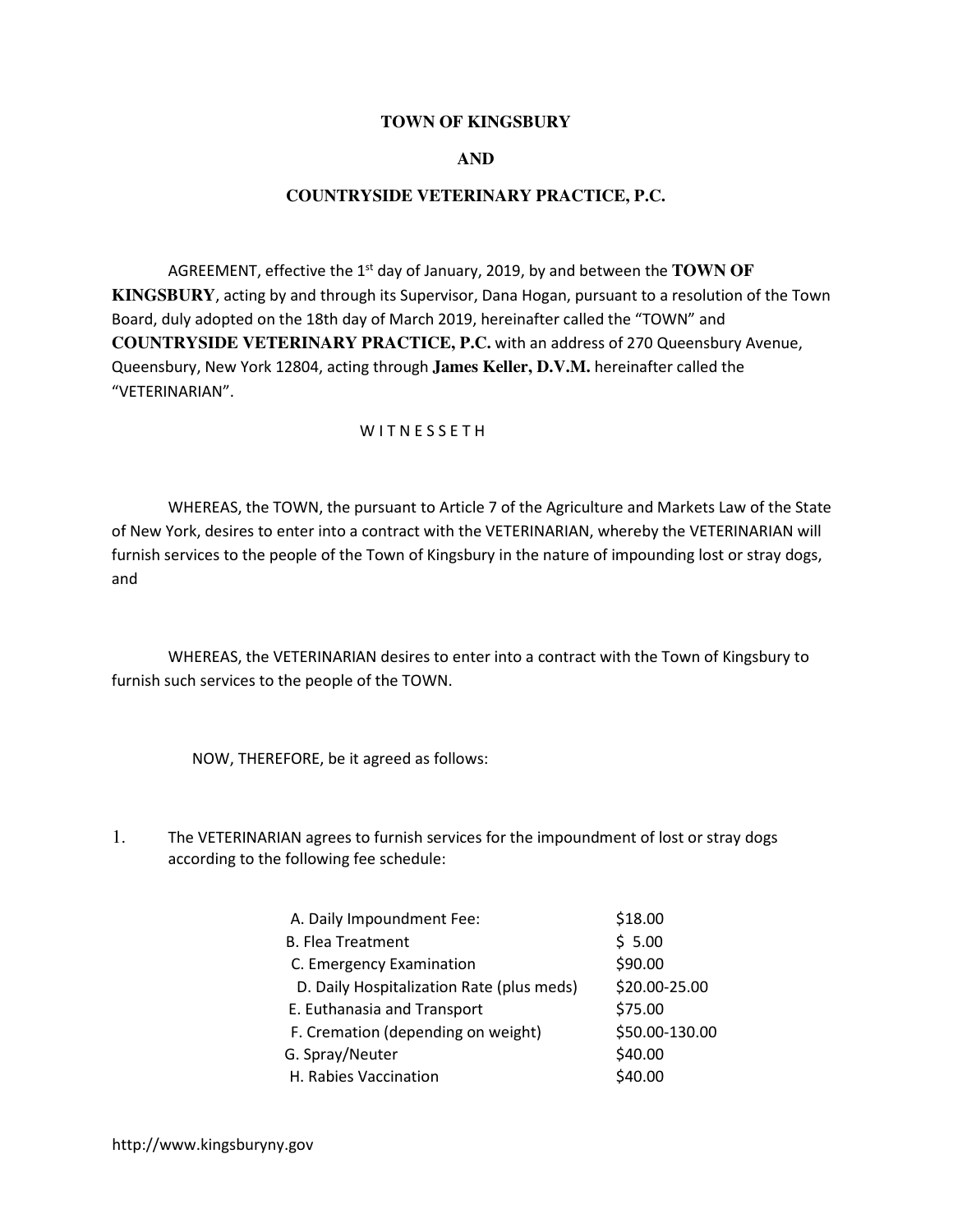2. In consideration for furnishing such services by the VETERINARIAN, the TOWN agrees to pay the VETERINARIAN on a QUARTERLY basis, within TEN (10) days of invoice, such amounts billed pursuant to the fee schedule set above.

3. This agreement is executed pursuant to Article 7 of the Agricultural and Markets Law of the State of New York and Chapter 75 of the Code of the Town of Kingsbury, Pursuant to Section 75-15 of the code of the Town of Kingsbury, each dog which is not identified (unidentified dog) shall be held for a period of FIVE (5) days from the day seized. Identified dogs shall be held for a period of SEVEN (7) days after notice of seizure if personally delivered to the owner of said dog and NINE (9) days from the date notice is mailed to the owner of said dog. The VETERINARIAN agrees that seized dogs shall be held for the applicable time periods specified above and in compliance with Section 117 of the New York Agricultural and Markets Law. **This provision shall be subject to change upon any modification of the current local law and holding periods in which the TOWN will provide the VETERINARIAN notice of such change in written format as an addendum to this agreement.** 

4. The term of this Agreement is from **January 1, 2019 through December 31, 2019**, unless earlier terminated pursuant to the provisions of paragraph 5 or 6.

5. The Town shall have the right to cease performing (except for payment for past services rendered) or terminate the contract if:

- [a] VETERINARIAN fails or refuses to comply with all applicable laws or ordinances; or
- [b] VETERINARIAN is guilty of a substantial violation of any provision of this contract;
- [c] In any event, the Town, without prejudice to any other rights or remedy it may have, may by seven (7) days written notice to VETERINARIAN, terminate this Agreement, the services of VETERINARIAN and the Town right to proceed hereunder.
- 6. VETERINARIAN shall have the right to cease performing or terminate the contract if the Town is guilty of a substantial violation of any provisions of this Contract.
- 7. In accordance with the provisions of Section 109 of the General Municipal Law, VETERINARIAN, is hereby prohibited from assigning, transferring, conveying, subletting or otherwise disposing of this Agreement, or of its right, title or interest in this Agreement, or its power to execute this agreement, to any other person or corporation without the previous consent in writing of the Town.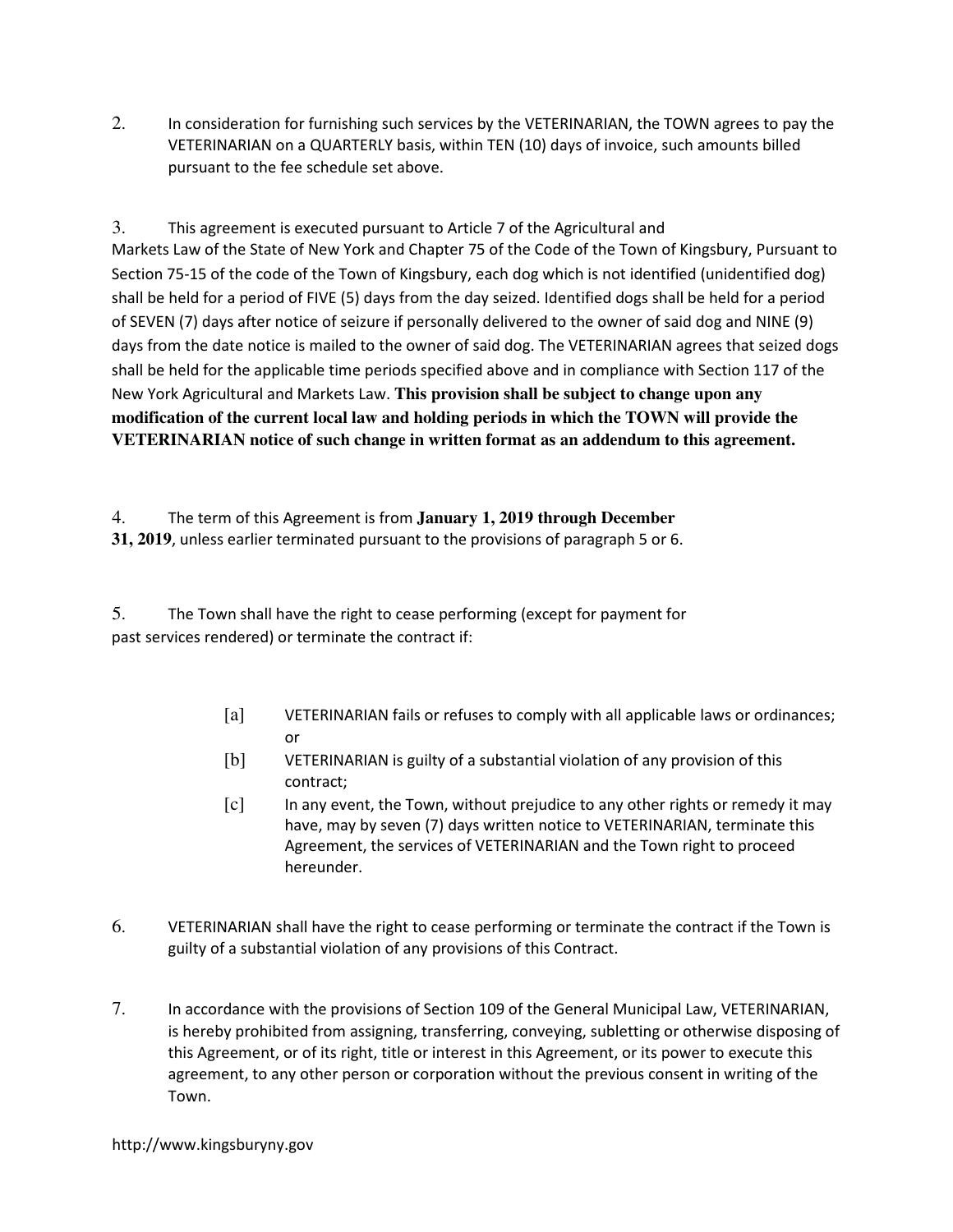- 8. Should any dispute arise between the TOWN and VETERINARIAN regarding the manner or sufficiency of the performance of the services to be rendered hereunder, the disputed matter shall be settled by arbitration in accordance with the laws of the State of New York. There shall be three arbitrators, one of whom shall be selected by each of the parties here to, and the third by the two arbitrators so selected. If the selection of any arbitrator is not made within fifteen (15) days of the time that either party has notified the other of the name of the arbitrator it has selected, then the arbitrator or arbitrators not selected shall be appointed in the manner provided by the laws of the state of New York. The work shall not be interrupted or delayed pending such decision.
- 9. The Supervisor has executed this Agreement pursuant to a Resolution adopted by the Town Board of the Town of Kingsbury, at a meeting thereof held on February 4, 2019, Dana Hogan, Supervisor of the Town, whose signature appears hereafter, is duly authorized and empowered to execute this instrument and enter into such an agreement on behalf of the Town. VETERINARIAN represents that it is his signature which appears hereafter and that he is duly authorized and empowered to execute this instrument and enter into such an agreement. This instrument shall be executed in duplicate. At least one copy shall be permanently filed, after execution thereof, in the office of the Town Clerk.

10. Any and all notices and payments required hereunder shall be addressed as follows, or to such other address as may hereafter be designated as follows, or to such other address as may hereafter be designated in writing by either party hereto:

- To: Town of Kingsbury, Kingsbury Town Hall, 6 Michigan Street, Hudson Falls, New York 12839
- To: James Keller, D.V.M., Countryside Veterinary Practice, P.C., 270 Queensbury Avenue, Queensbury, New York 12804.
- 11. No waiver of any breach of any condition of the Agreement shall be binding unless in writing and signed by the party waiving said breach. No such waiver shall in any way affect any other term or condition of this Agreement or constitute a cause or excuse for a repetition of such or any other breach unless the waiver shall include the same.
- 12. This Agreement constitutes the complete understanding of the parties. No amendment of any provisions thereof shall be valid unless in writing and signed by both parties.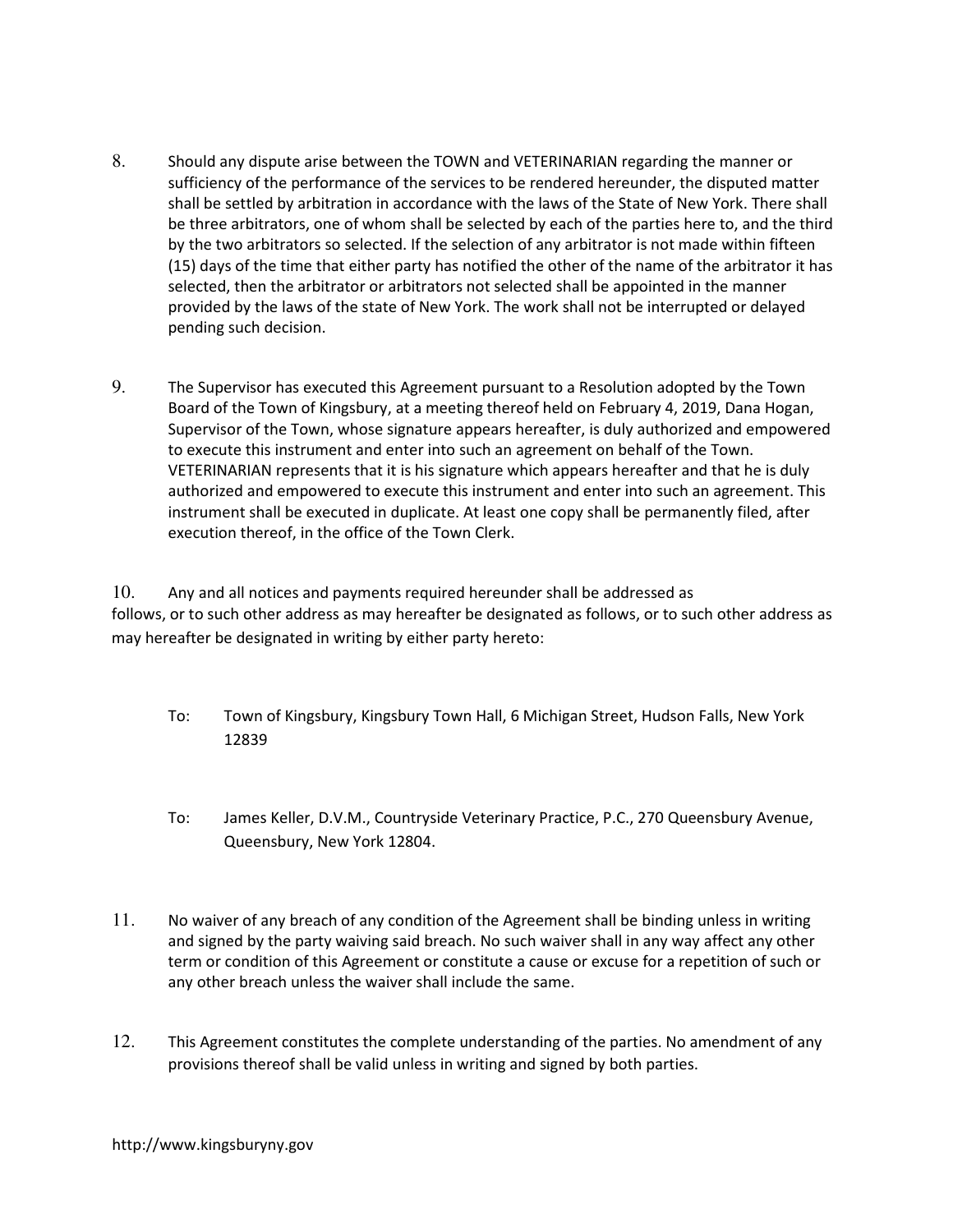13. This Agreement is governed by the laws of the state of New York.

14. This Agreement may be executed in Counterparts.

 IN WITNESS WHEREOF, the Town of Kingsbury has caused its corporate seal to be affixed hereto and these presents to be signed by Dana Hogan, its Supervisor, duly authorized to do so, and to be attested to by Cynthia A. Bardin, Town Clerk of the Town of Kingsbury, and James Keller, D.V.M. of Countryside Veterinary Practice, P.C. have signed this agreement the day and year first above written.

By: By:

TOWN OF KINGSBURY COUNTRYSIDE VETERINARIAN PRACTICE, P.C.

Dana Hogan, Supervisor

James Keller, D.V.M.

Attest

By: Cynthia A. Bardin, Town Clerk Town of Kingsbury

TOWN CLERK REPORT:

Town Clerk is asking for permission to attend the New York State Tax Collector's Conference from June 9 – 12, 2019 in Lake Placid; the money is in her budget. A motion by Councilman Freebern seconded by Councilman Haessly and carried by a vote of 5 ayes giving permission to the Town Clerk to attend the conference.

The resolutions adopted by the Board on March 4, 2018 to name two roads in Quarry Circle, Luke Way and Quarry Circle Extension

has been sent to Washington County Real Property.

Local Law No.'s 1 and 2 of 2019 have been filed with the New York Secretary of State.

Town Clerk provided copies of the following report:

| TO:               | Supervisor Hogan                                                                 |
|-------------------|----------------------------------------------------------------------------------|
|                   | Councilman: Doyle, Freebern, Haessly & Washburn                                  |
| FROM:             | Tax Collector: Cynthia A. Bardin                                                 |
| SUBJECT:          | 2019 County/Town Collection                                                      |
| DATE:             | March 18, 2019                                                                   |
| Payments to Town: |                                                                                  |
|                   | January 9, 2019 - \$595,003.62                                                   |
|                   | January 17, 2019 - \$655,666.43                                                  |
|                   | January 23, 2019 - \$305,909.95                                                  |
|                   | January 31, 2019 - \$10,238.62 (unpaid water)                                    |
|                   | February 11, 2019 - \$510.52 - Jan. bank int. - \$74.45, Penalties \$436.07      |
|                   | March 14, 2019 - \$3,496.13 - Feb. bank int. - \$154.74, Penalties - \$3,301.39, |
|                   | Return check fee \$40.00                                                         |
|                   |                                                                                  |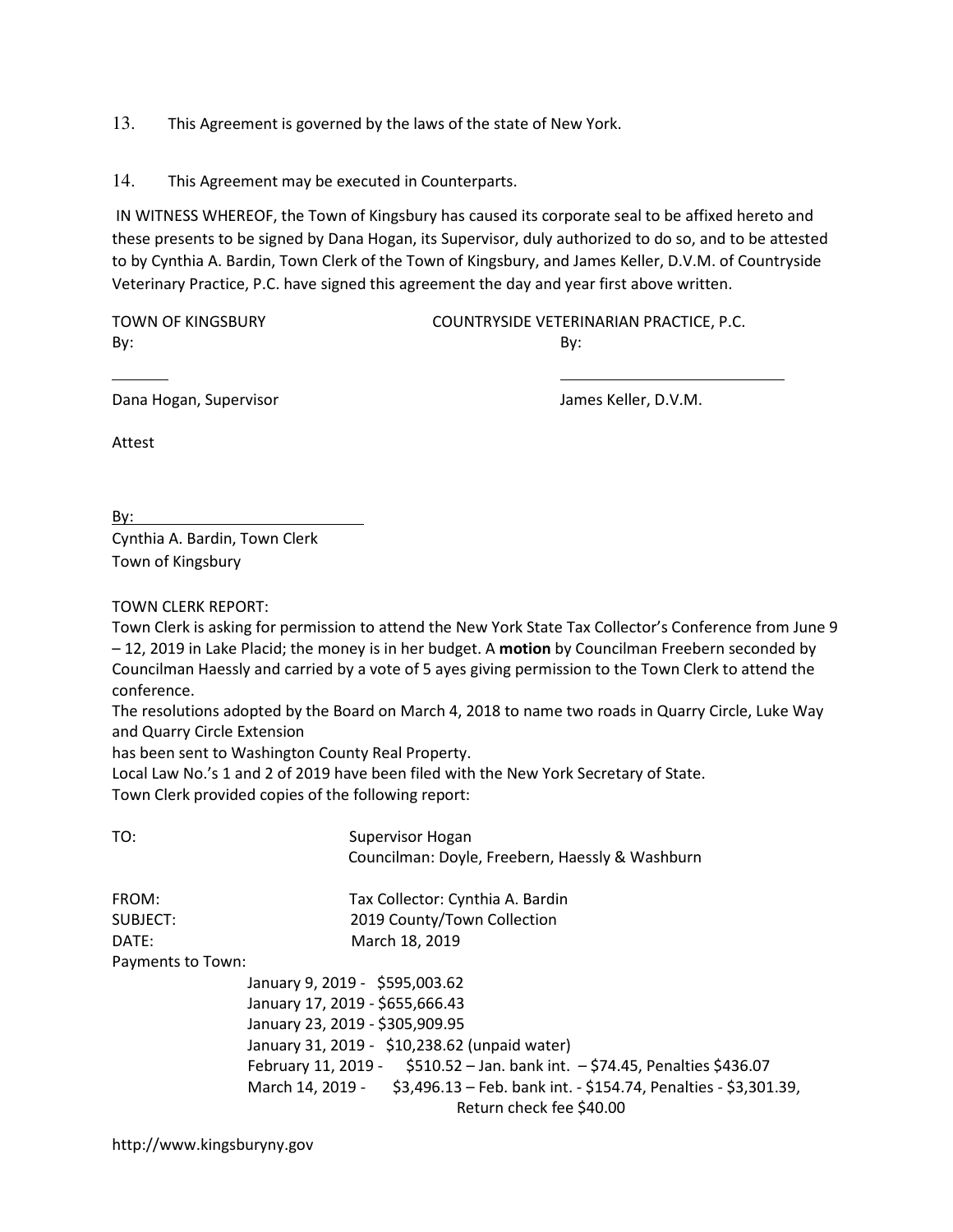Total Paid to Supervisor: \$1,570,825.27

### DOG CONTROL OFFICER REPORT:

Todd Humiston reported the inspection by Ag & Markets went well.

Todd Humiston will speak at the annual conference and the conference fee will be waived. Todd would like to thank the Fort Edward Highway Garage, they repaired a Have-a-Heart trap that had been donated and is about 20 years old. A new trap would cost between \$500.00 and \$1,000.00. Supervisor Hogan will send a thank you letter to express our appreciation.

#### HIGHWAY SUPERINTENDENT REPORT:

Michael Graham is asking permission to attend the Highway Superintendent's conference in Ithaca; the money is in his budget. A motion by Councilman Freebern seconded by Councilman Washburn and carried by a vote of 4 ayes giving Graham permission to attend the conference.

The notice to post the roads was published and the roads were posted on March 13, 2019. The Canal Corp has funding for the bike trail to go across Wood Creek, a box culvert will be placed under Route 196, it will continue up Tow Path Road, then along the canal to New Swamp Road, along the canal to Smith's Basin into Baldwins Corner then connect to a trail in Fort Ann. Work has begun and Graham is concerned about the increased traffic during construction on Baldwins Corner Road, the road had been paved 2 years ago. Graham would like to put something in writing; if they destroy the road would they re-pave it. Attorney Meyer explained we have limited ability to demand it, it certainly could be monitored to the extent that damage is directly traceable to them then the ability to demand becomes stronger. Graham has talked to the superintendent. Attorney Meyer suggests nothing be put in writing and suggests we see how far we get by being friendly.

## SUPERVISOR REPORT:

A motion by Councilman Freebern seconded by Councilman Haessly and carried by a vote of 5 ayes giving Comptroller Mary Ordway permission to attend the annual town Finance School in Saratoga on May 9th &  $10<sup>th</sup>$  in Saratoga; the money is in her budget.

In response to discussions and a presentation by NYSERTDA in 2018, Supervisor Hogan has held several positive conference calls with NYSERDA and DEC to explore the idea of solar panels on the old Town landfill to assist with Town utility costs. These discussions are information gathering only at this time and NYSERDA and DEC have been very supportive at this time. The DEC has suggested waiting about a year before submitting any formal paperwork while they finish up some processing on their end. The Glens Falls Business Journal featured an article about the Washington County LDC, they have surpassed \$18 million in loans to developing projects in Washington County. Supervisor Hogan commented that Deanna Derway the president of the Washington County LDC is doing a great job.

 A motion by Councilman Washburn seconded by Councilman Freebern and carried by a vote of 4 ayes to accept the reports of certain officer for the month of February as follows: Code Enforcement Officer: No. Permits 1; Site Plan 1 ; Research Fees \$25.00 Total Fees \$425.00 Assessor Sales Report

#### PUBLIC COMMENT:

Cub Scouts of Pack 57 addressed the Board with questions. The Scouts learned that the Town Board is very careful with tax money, the Town does not have their own law enforcement, we have a great